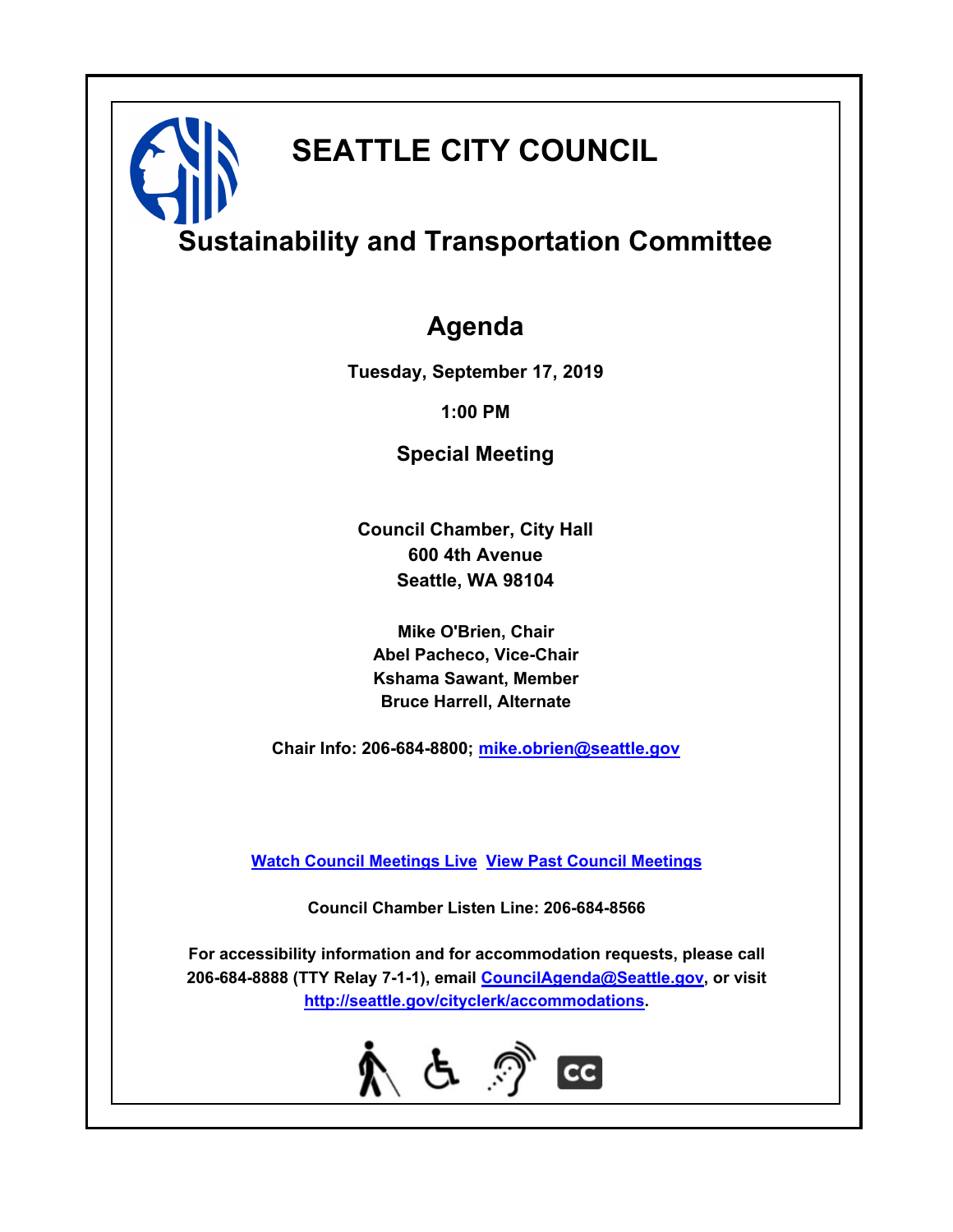## **SEATTLE CITY COUNCIL Sustainability and Transportation Committee Agenda September 17, 2019 - 1:00 PM Special Meeting**

## **Meeting Location:**

Council Chamber, City Hall, 600 4th Avenue, Seattle, WA 98104

### **Committee Website:**

http://www.seattle.gov/council/committees/transportation

This meeting also constitutes a meeting of the City Council, provided that the meeting shall be conducted as a committee meeting under the Council Rules and Procedures, and Council action shall be limited to committee business.

*Please Note: Times listed are estimated*

- **A. Call To Order**
- **B. Approval of the Agenda**
- **C. Public Comment**

*(8 minutes)*

#### **D. Items of Business**

**Appointment of Charlie Simpson as member, Seattle School Traffic Safety Committee, for a term to March 31, 2022. 1.** [Appt 01417](http://seattle.legistar.com/gateway.aspx?m=l&id=/matter.aspx?key=9033)

*Attachments:* [Appointment Packet](http://seattle.legistar.com/gateway.aspx?M=F&ID=2acb5e89-68a9-49ac-86b3-ab6dadf0b845.pdf)

**Briefing, Discussion, and Possible Vote**

**Presenter:** Brian Dougherty, Seattle Department of Transportation (SDOT)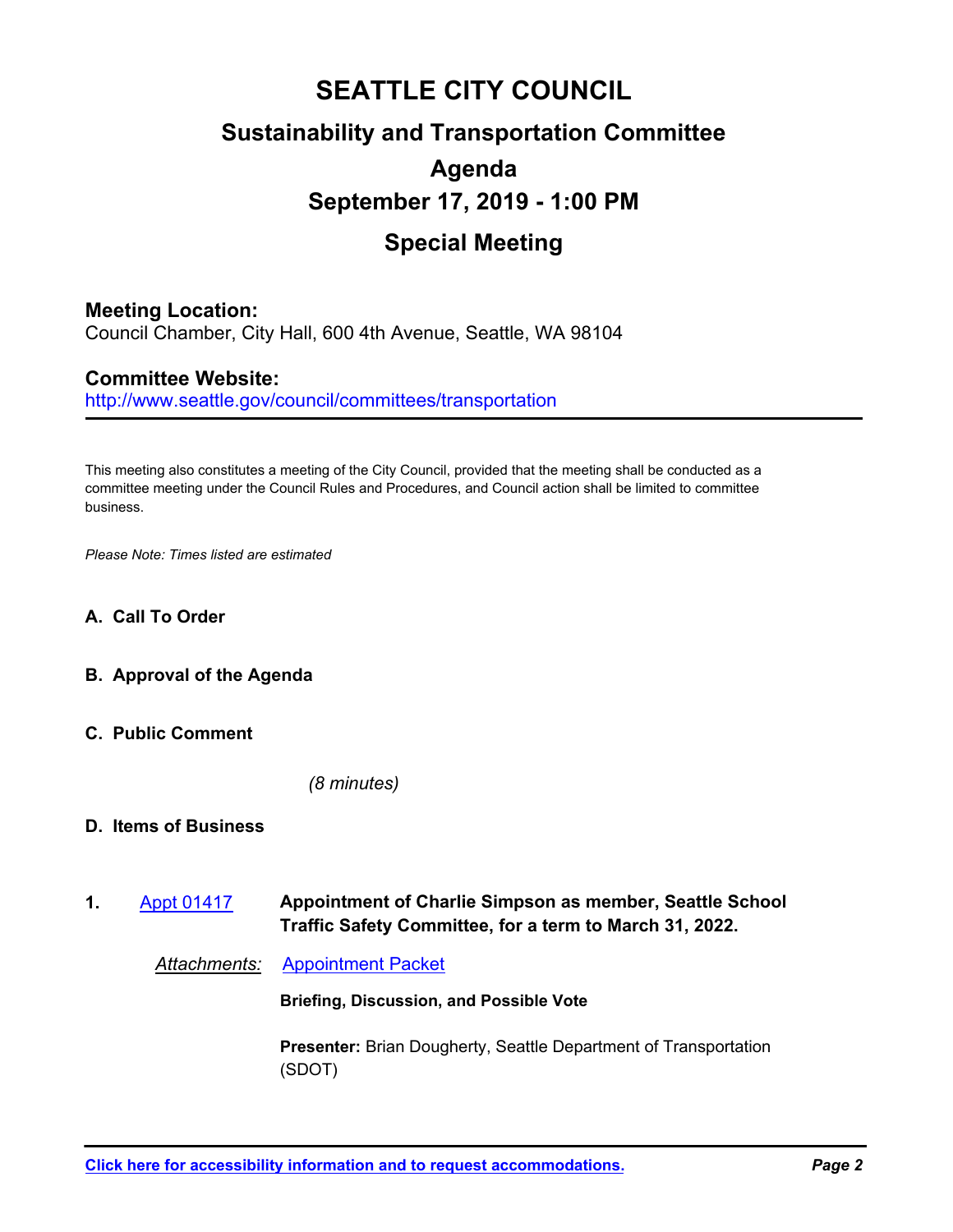| 2. | <b>Appt 01419</b> | Reappointment of Nick Paranjpye as member, Levy to Move<br>Seattle Oversight Committee, for a term to December 31, 2023.                                  |
|----|-------------------|-----------------------------------------------------------------------------------------------------------------------------------------------------------|
|    | Attachments:      | <b>Appointment Packet</b>                                                                                                                                 |
|    |                   | <b>Briefing, Discussion, and Possible Vote</b>                                                                                                            |
|    |                   | Presenter: Rachel McCaffrey, SDOT                                                                                                                         |
| 3. | <b>Appt 01418</b> | Reappointment of Inga Manskopf as member, Levy to Move<br>Seattle Oversight Committee, for a term to December 31, 2023.                                   |
|    | Attachments:      | <b>Appointment Packet</b>                                                                                                                                 |
|    |                   | <b>Briefing, Discussion, and Possible Vote</b>                                                                                                            |
|    |                   | Presenter: Rachel McCaffrey, SDOT                                                                                                                         |
| 4. | <b>Appt 01420</b> | Reappointment of Christina J. Wong as member, Sweetened<br>Beverage Tax Community Advisory Board, for a term to August<br>31, 2023.                       |
|    | Attachments:      | <b>Appointment Packet</b>                                                                                                                                 |
|    |                   | <b>Briefing, Discussion, and Possible Vote</b>                                                                                                            |
|    |                   | <b>Presenter:</b> Bridget Igoe, Office of Sustainability and Environment                                                                                  |
| 5. | <b>CB 119640</b>  | AN ORDINANCE relating to prohibiting natural gas piping<br>systems in new buildings; adding a new Chapter 22.940 to the<br><b>Seattle Municipal Code.</b> |
|    | <b>Supporting</b> |                                                                                                                                                           |
|    | Documents:        | <b>Summary and Fiscal Note</b><br><b>Central Staff Memo 1 of 2</b>                                                                                        |
|    |                   | <b>Central Staff Memo 2 of 2</b>                                                                                                                          |
|    |                   | <b>Briefing and Discussion</b>                                                                                                                            |
|    |                   |                                                                                                                                                           |
|    |                   | Presenter: Yolanda Ho, Council Central Staff                                                                                                              |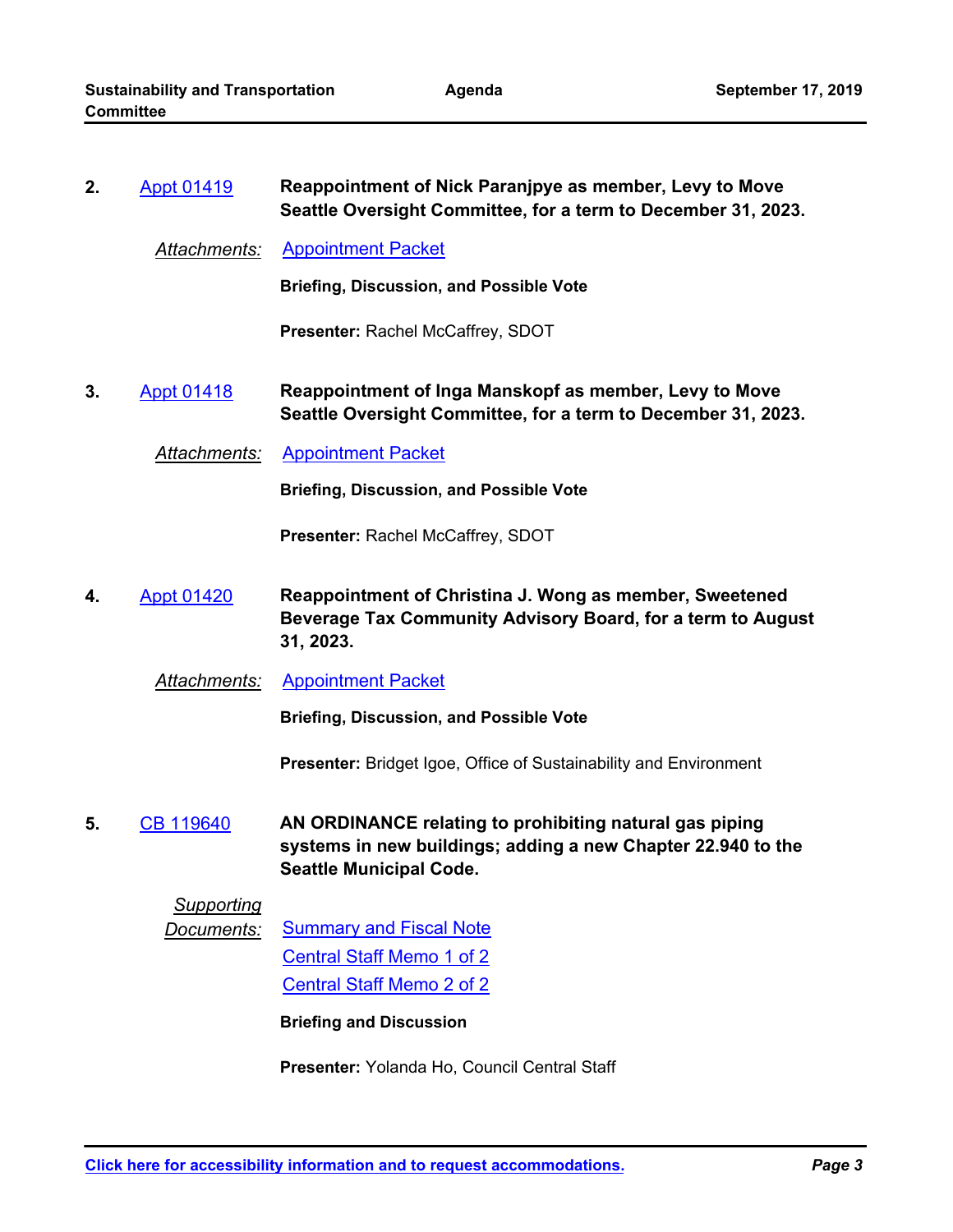**AN ORDINANCE relating to heating oil; imposing a tax on heating oil service providers; directing the expenditure of heating oil tax revenues; directing relevant City departments to create a plan for regulating the use of heating oil tanks; adding a new Chapter 5.47 to the Seattle Municipal Code; and amending Sections 5.30.010, 5.30.060, 5.55.010, 5.55.040, 5.55.060, 5.55.150, 5.55.165, 5.55.220, 5.55.230, and 6.208.020 of the Seattle Municipal Code. 6.** [CB 119607](http://seattle.legistar.com/gateway.aspx?m=l&id=/matter.aspx?key=8863)

## *Supporting*

*Documents:* [Summary and Fiscal Note](http://seattle.legistar.com/gateway.aspx?M=F&ID=f0b4393d-017e-4763-ab37-bfb042c5c52f.docx) [Summary Ex 1 - Revenue and Expense Projections](http://seattle.legistar.com/gateway.aspx?M=F&ID=79f84738-028c-4dfe-bc8a-d3d1ce6af739.docx) **[Presentation](http://seattle.legistar.com/gateway.aspx?M=F&ID=d14c73fb-00e8-497d-bb08-204baab69656.pdf)** [Central Staff Memo](http://seattle.legistar.com/gateway.aspx?M=F&ID=6ee65776-3a51-4406-9e05-926687456b9e.pdf) [Polution Liability Insurance Agency \(PLIA\) Letter](http://seattle.legistar.com/gateway.aspx?M=F&ID=72aaf53f-dd0a-4b1a-9adb-87078858e6da.pdf)

#### **Briefing, Discussion, and Possible Vote**

**Presenters:** Jessica Finn-Coven, Director, Christine Bunch, Office of Sustainability and Environment; Yolanda Ho, Council Central Staff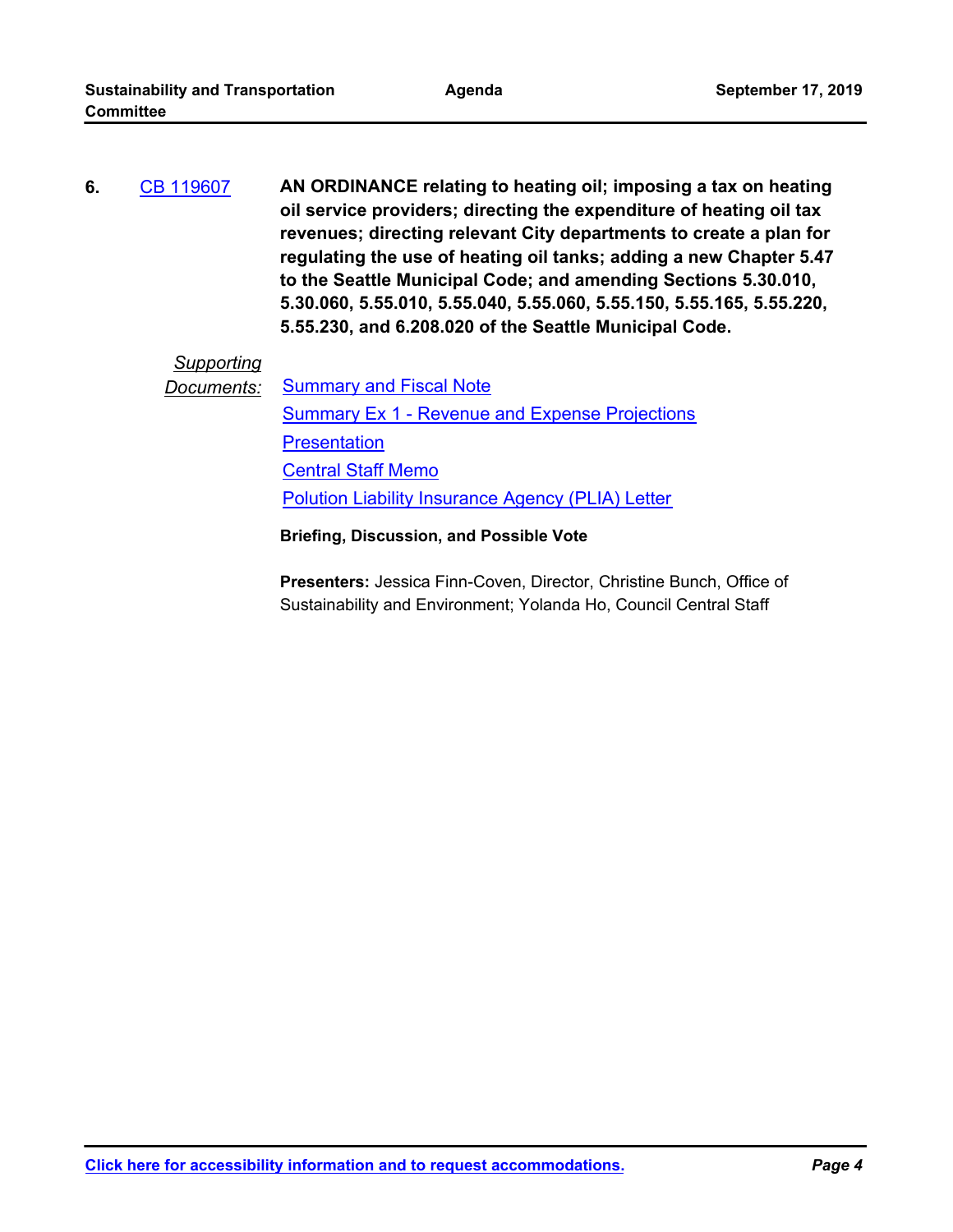**AN ORDINANCE relating to pedestrian and business interactions in the public place; making updates to regulations for cafés in the public place; making updates to pedestrian clearance standards to align with existing standards and amendments to clarify regulations; making technical corrections; and amending Chapter 15.16 and Sections 15.02.042, 15.02.044, 15.02.046, 15.02.048, 15.04.035, 15.04.060, 15.04.070, 15.17.005, 15.17.006, 15.17.007, 15.17.008, 15.17.009, 15.17.100, 15.17.120, 15.17.130, 15.17.150, 15.17.152, 15.17.200, 15.32.200, and 15.32.250 of the Seattle Municipal Code. 7.** [CB 119622](http://seattle.legistar.com/gateway.aspx?m=l&id=/matter.aspx?key=9037)

*Attachments:* [Full Text: CB 119622 v2](http://seattle.legistar.com/gateway.aspx?M=F&ID=8567642f-a5da-47bf-aafe-100936be17a3.docx) [Full Text: CB 119622 v1](http://seattle.legistar.com/gateway.aspx?M=F&ID=1616cad4-805d-4e94-848e-802ce12cca0e.docx)

*Supporting*

**Documents:** [Summary and Fiscal Note](http://seattle.legistar.com/gateway.aspx?M=F&ID=7ab1e891-be7f-48a2-89ca-650db7efcf5b.docx) [Summary Att A - Map of Census Demographics and Restricted](http://seattle.legistar.com/gateway.aspx?M=F&ID=bec1e302-6520-4752-a7ae-e8990f99d8a3.jpg)  Café Area **[Presentation](http://seattle.legistar.com/gateway.aspx?M=F&ID=7e2df659-78a6-4a68-9b66-c82af9f2157d.pdf)** 

**Briefing, Discussion, and Possible Vote**

**Presenters:** Alyse Nelson and Ellie Smith, SDOT; Yolanda Ho, Council Central Staff

- **AN ORDINANCE relating to citations and penalties in the Street and Sidewalk Use code; assessing citation penalties based on land use zoning and permit type; adding citation fee amounts to the Street Use Permit Fee Schedule; granting authority to annually adjust citation penalty fees; and amending Sections 15.91.016 and 15.91.030 and repealing Section 15.91.025 of the Seattle Municipal Code. 8.** [CB 119652](http://seattle.legistar.com/gateway.aspx?m=l&id=/matter.aspx?key=9055)
	- *Attachments:* [Att A Seattle Department of Transportation Street Use Permit Fee](http://seattle.legistar.com/gateway.aspx?M=F&ID=1f3cfbbb-1088-4d57-83b6-dce998478408.docx)  **Schedule**

*Supporting*

**Documents:** [Summary and Fiscal Note](http://seattle.legistar.com/gateway.aspx?M=F&ID=4e6c1e25-60f4-4e8b-a4aa-f1ef99622340.docx) **[Presentation](http://seattle.legistar.com/gateway.aspx?M=F&ID=83f09933-90ba-4d4a-b77e-4e7ba53a3ad1.pptx)** 

**Briefing, Discussion, and Possible Vote**

**Presenters:** Elizabeth Sheldon and Alma Weber, SDOT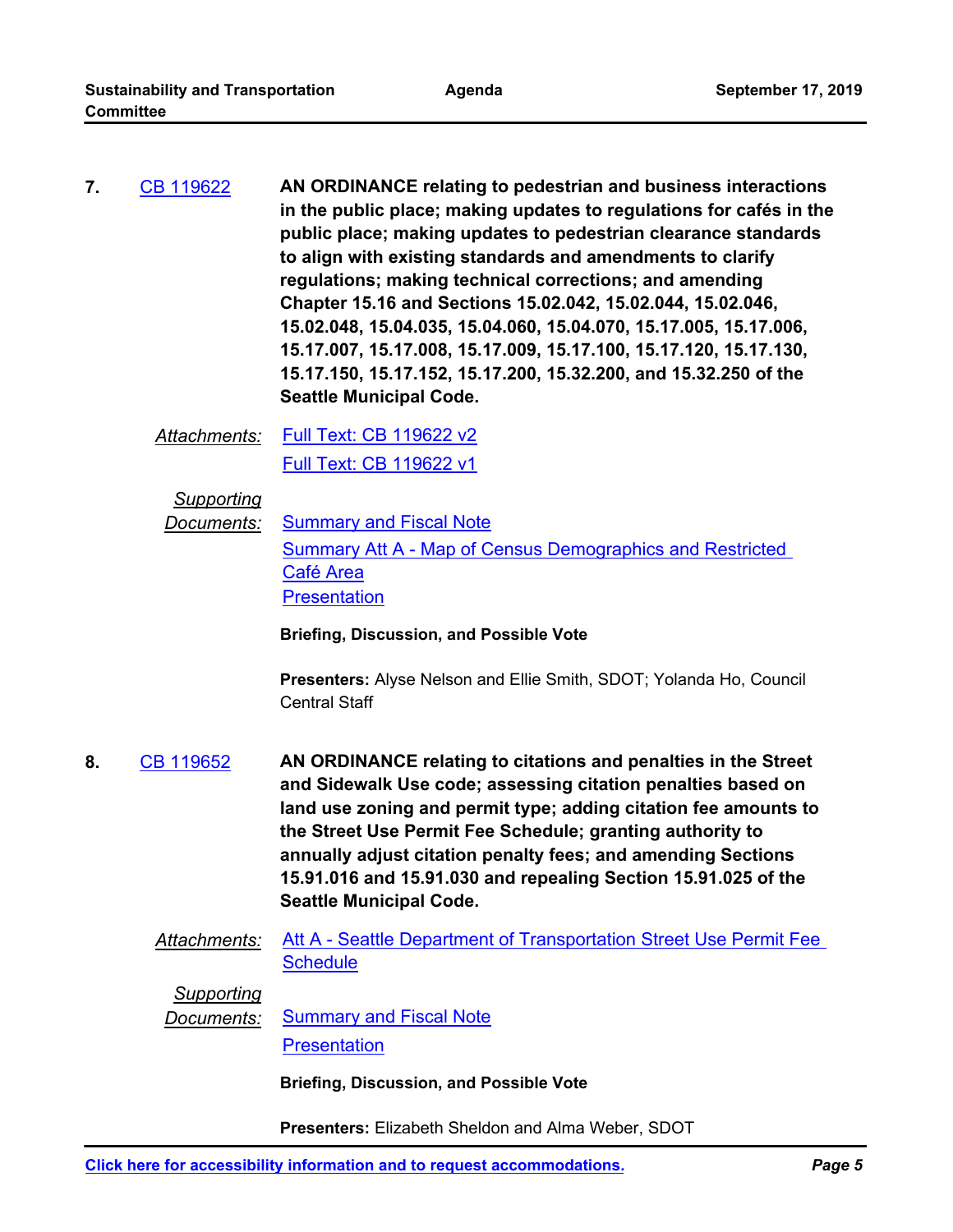**Agenda**

#### **9. Intelligent Transportation Systems (ITS) Briefing**

#### *Supporting* **Documents:** [Presentation](http://seattle.legistar.com/gateway.aspx?M=F&ID=62569b7c-19d2-4a72-9148-2437fb6be79d.pptx)

#### **Briefing and Discussion**

**Presenters:** Sam Zimbabwe, Director, Adiam Emery, and Jason Cambridge, SDOT

**AN ORDINANCE relating to the City's traffic code; conforming the Seattle Municipal Code with changes in state law; amending Sections 11.14.055, 11.14.184, 11.14.333, 11.14.360, 11.14.710, 11.20.347, 11.22.070, 11.22.160, 11.22.200, 11.30.040, 11.31.050, 11.31.115, 11.40.220, 11.44.120, 11.53.020, 11.53.230, 11.56.140, 11.58.198, 11.58.272, 11.60.130, 11.72.040, 11.80.080, 11.82.360, and 11.82.560 of the Seattle Municipal Code; and adding new Sections 11.14.321 and 11.14.378 to the Seattle Municipal Code. 10.** [CB 119653](http://seattle.legistar.com/gateway.aspx?m=l&id=/matter.aspx?key=9138)

*Supporting*

*Documents:* [Summary and Fiscal Note](http://seattle.legistar.com/gateway.aspx?M=F&ID=b8bb67d3-f870-439b-8df7-3b5f817f66b1.docx)

**Briefing, Discussion, and Possible Vote**

**Presenter:** Richard Greene, Seattle City Attorney's Office